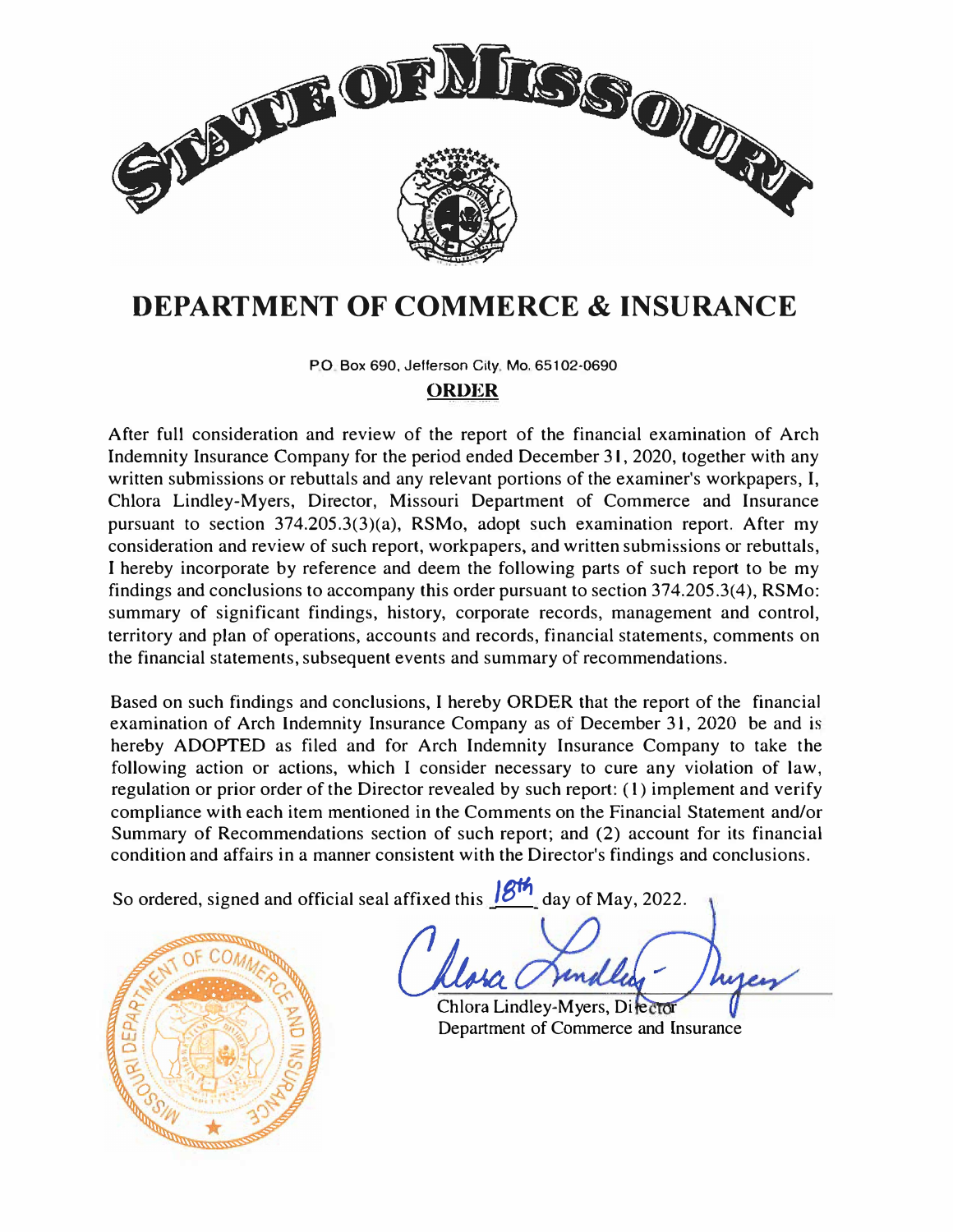

# REPORT OF FINANCIAL EXAMINATION OF

# **ARCH INDEMNITY INSURANCE COMPANY**

AS OF DECEMBER 31, 2020

**STATE OF MISSOURI DEPARTMENT OF COMMERCE & INSURANCE**

JEFFERSON CITY, MISSOURI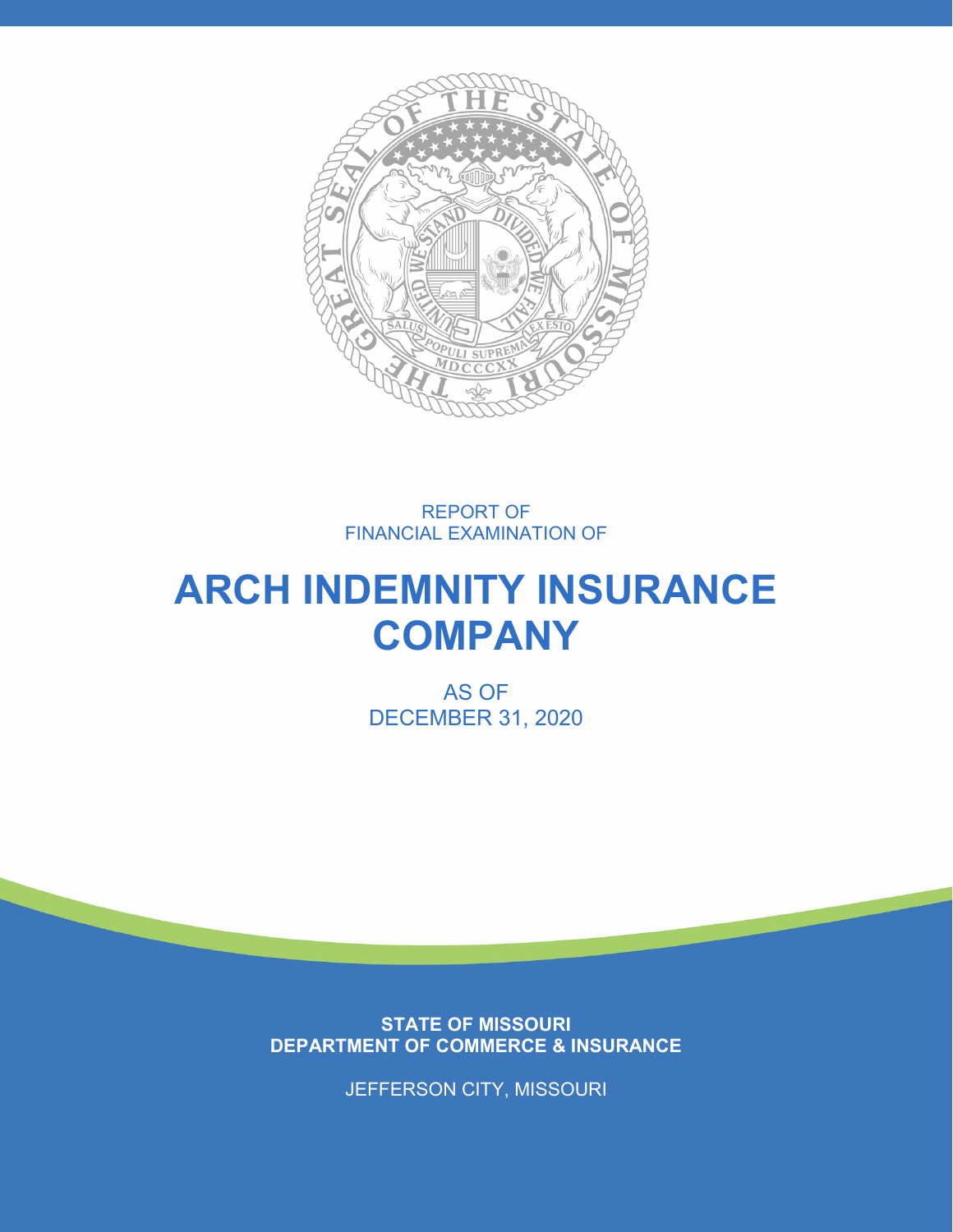# **TABLE OF CONTENTS**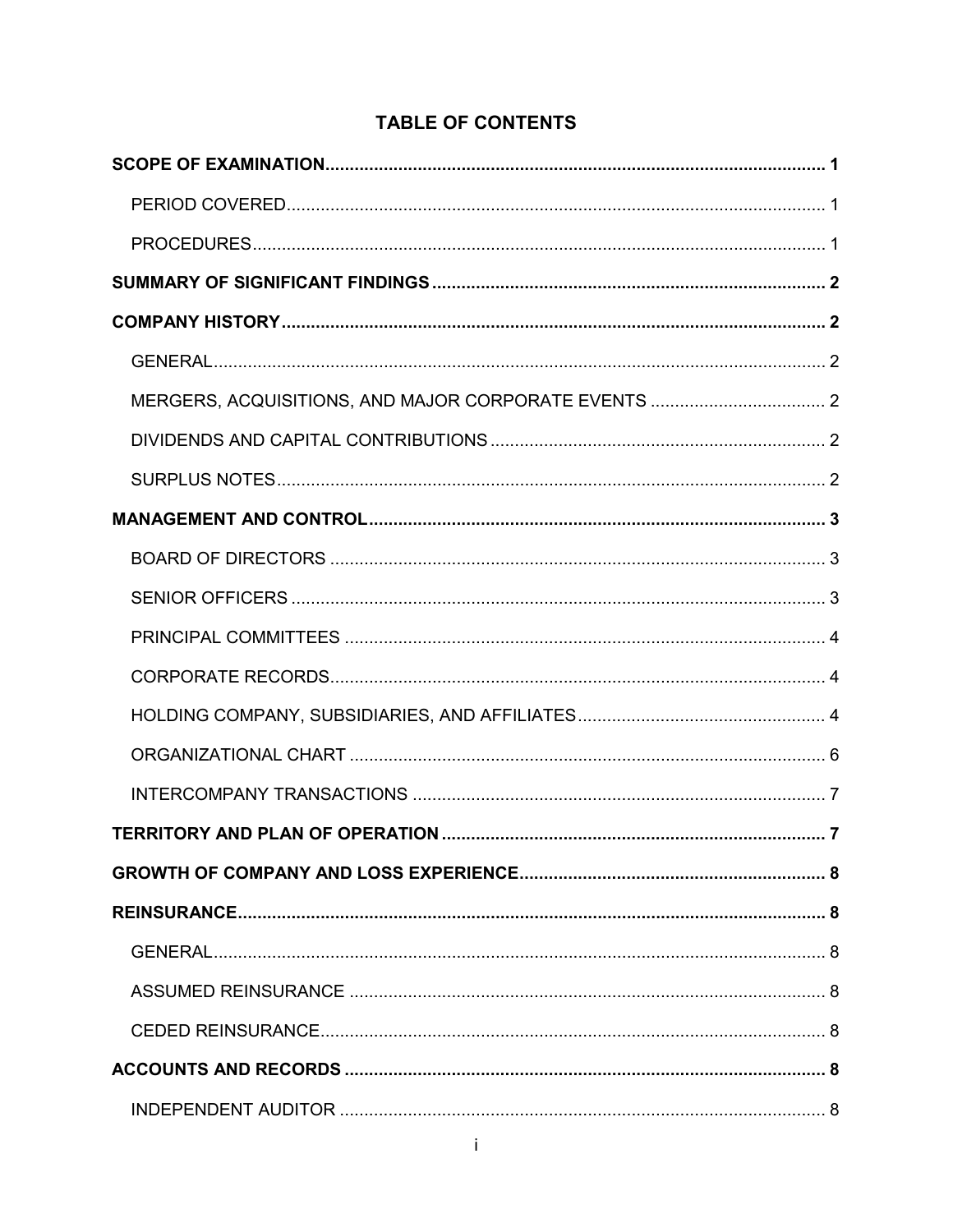| FINANCIAL STATEMENT CHANGES RESULTING FROM EXAMINATION 13 |  |
|-----------------------------------------------------------|--|
|                                                           |  |
|                                                           |  |
|                                                           |  |
|                                                           |  |
|                                                           |  |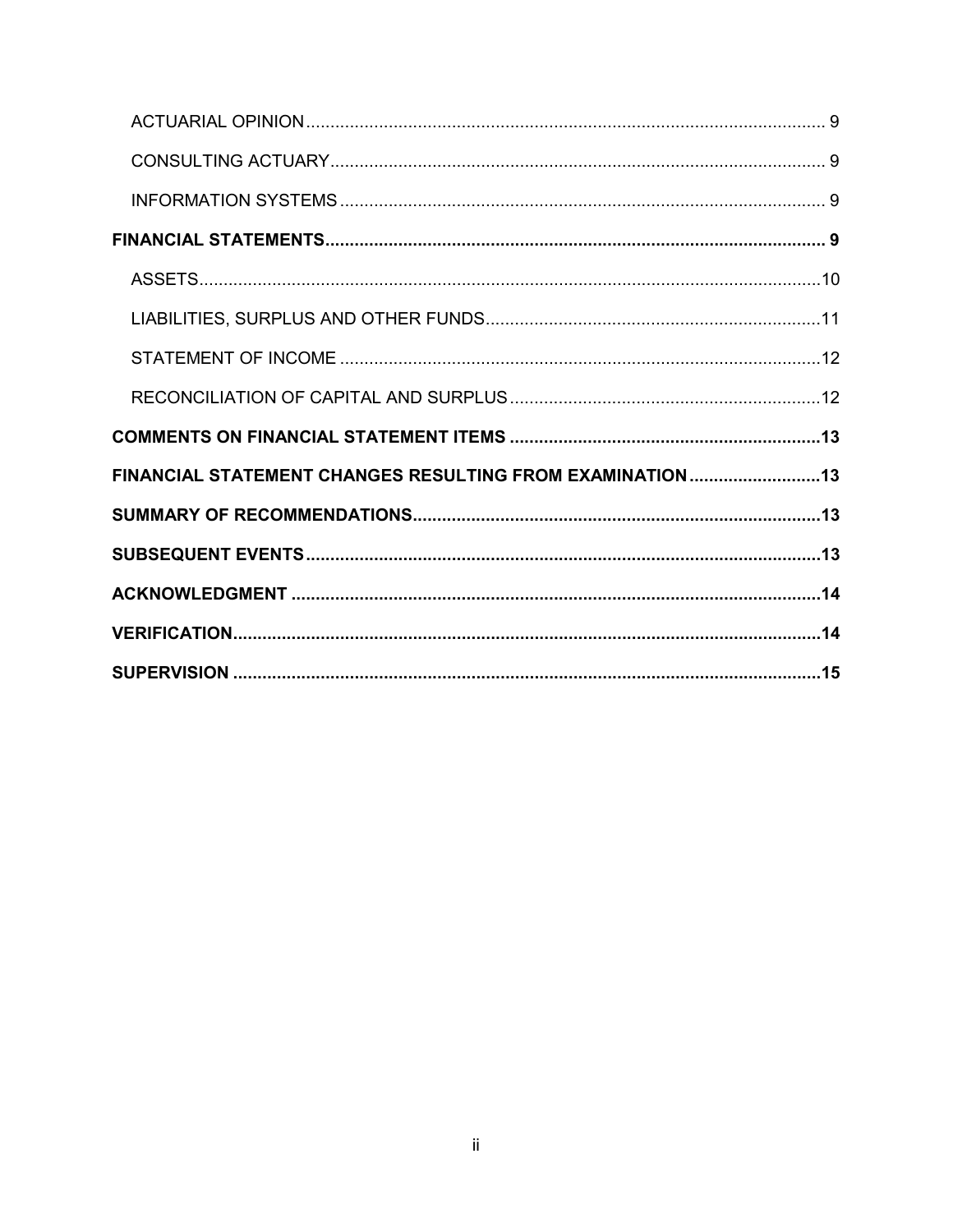Jefferson City, MO April 22, 2022

Honorable Chlora Lindley-Myers, Director Missouri Department of Commerce and Insurance 301 West High Street, Room 530 Jefferson City, Missouri 65101

Director Lindley-Myers:

In accordance with your financial examination warrant, a full-scope financial examination has been made of the records, affairs, and financial condition of

#### **Arch Indemnity Insurance Company (NAIC #30830)**

hereinafter referred to as such, as AIIC, or as the Company. Its primary office is located at Harborside 3, 210 Hudson Street, Suite 300, Jersey City, New Jersey, 07311, telephone number (201) 743-4000. The fieldwork for this examination began on January 4, 2021, and concluded on the above date.

#### **SCOPE OF EXAMINATION**

#### <span id="page-4-1"></span><span id="page-4-0"></span>**Period Covered**

The Missouri Department of Commerce and Insurance (Department) has performed a multi-state financial examination of AIIC. The last examination of the Company by the Department covered the period of January 1, 2015 through December 31, 2017. The current examination covers the period of January 1, 2018 through December 31, 2020, as well as a review of any material transactions and events occurring subsequent to the examination period through the date of this report.

#### <span id="page-4-2"></span>**Procedures**

We conducted our examination in accordance with the National Association of Insurance Commissioners (NAIC) *Financial Condition Examiners Handbook* (*Handbook*), except where practices, procedures, and applicable regulations of the Department or statutes of the state of Missouri prevailed. The *Handbook* requires that we plan and perform the examination to evaluate the financial condition, assess corporate governance, identify current and prospective risks of the Company, and evaluate system controls and procedures used to mitigate those risks. An examination also includes the identification and evaluation of significant risks that could cause the Company's surplus to be materially misstated, both on a current and prospective basis.

This examination also included a review of significant estimates made by management and evaluation of management's compliance with Statutory Accounting Principles. The examination does not attest to the fair presentation of the financial statements included herein. If, during the course of the examination an adjustment is identified, the impact of such adjustment will be documented separately following the Company's financial statements.

All accounts and activities of the Company were considered in accordance with the risk-focused examination process. Those activities considered in the examination as key to AIIC included Investments, Underwriting, Claims Handling, Reserving, Reinsurance, and Related Party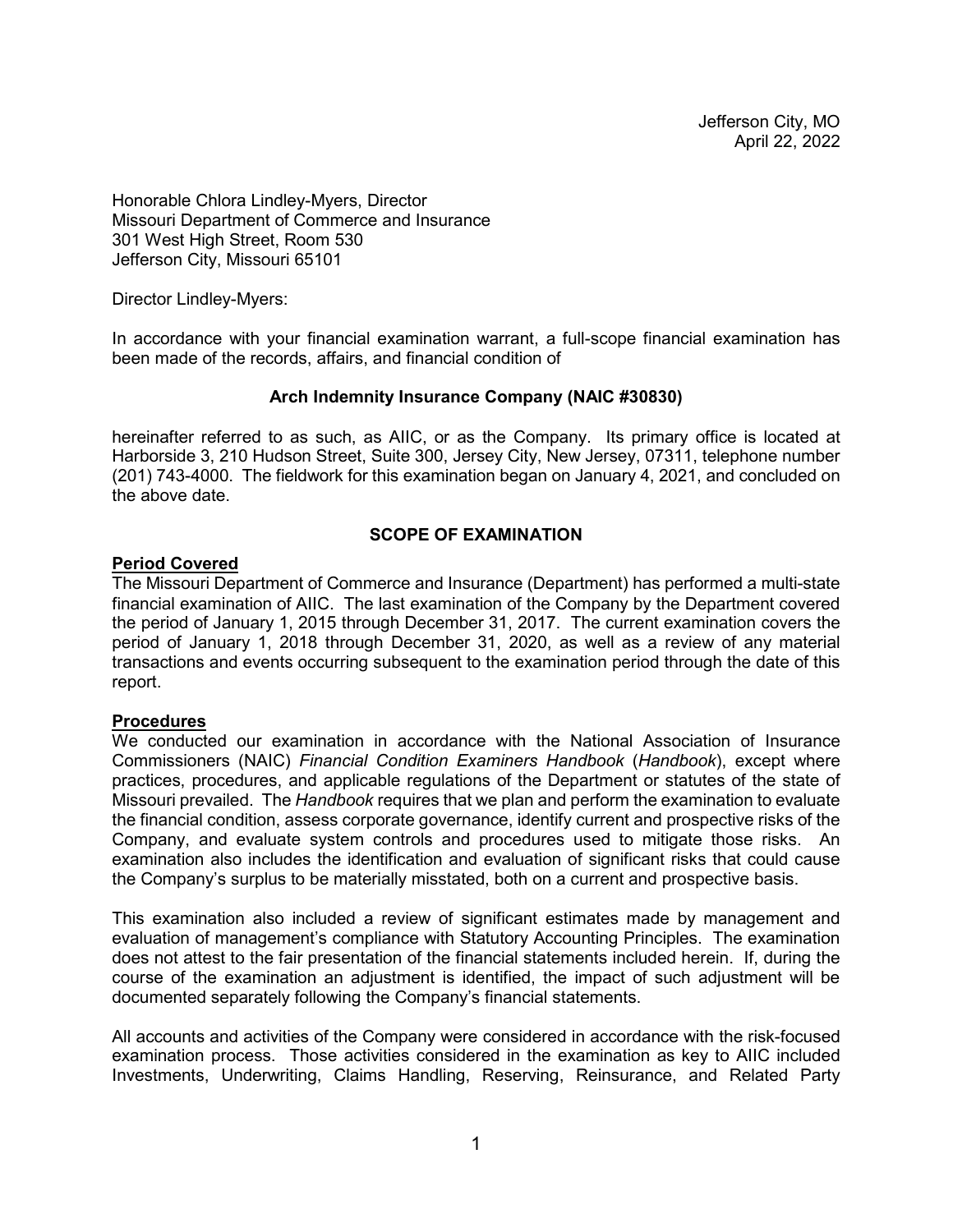Transactions. The examination also included a review and evaluation of information technology general controls.

This examination was conducted as part of a coordinated examination of the Arch Insurance Group, which consists of numerous insurance companies domiciled in several states. The Missouri Department of Commerce and Insurance is the lead U.S. state regulator for the group. Along with Missouri, Delaware and Kansas participated in the coordinated examination. The Wisconsin and North Carolina Insurance Departments performed concurrent examinations of their domestic companies. The examination was also conducted concurrently with the examinations of the Company's Missouri-domiciled affiliates, Arch Specialty Insurance Company (ASIC), Arch Property Casualty Insurance Company (APCIC), and Arch Insurance Company (AIC).

This examination report includes significant findings of fact, as mentioned in Section 374.205 RSMo (Examination, director may conduct, when…) and general information about the Company and its financial condition. There may be other items identified during the examination that, due to their nature (e.g., subjective conclusions, proprietary information, etc.), are not included within the examination report but are separately communicated to other regulators and/or the Company.

#### **SUMMARY OF SIGNIFICANT FINDINGS**

<span id="page-5-0"></span>There were no material adverse findings, significant non-compliance issues, or material changes to the financial statements noted during the examination.

#### **COMPANY HISTORY**

#### <span id="page-5-2"></span><span id="page-5-1"></span>**General**

Arch Indemnity Insurance Company (originally known as Western Diversified Casualty Insurance Company) was incorporated on August 10, 1987, as a stock casualty insurance company, and was granted authority pursuant to the provisions of Illinois Law to write insurance. The Company began writing contractual liability and mechanical breakdown business on August 28, 1987. Effective December 21, 1989, the Company merged with Commercial Mortgage Insurance, Inc. and redomesticated to Wisconsin. On September 30, 1997, Protective Life Insurance Company acquired the Western Diversified group; and on June 23, 2003 Arch Capital Group Ltd. purchased the Company from Protective Life Insurance Company and contributed it to Arch Insurance Group, Inc. (AIGI). Effective December 31, 2004, AIGI contributed AIIC to Arch Insurance Company and on December 18, 2006, AIIC redomesticated to Nebraska as an excess and surplus lines insurance company. On May 14, 2008, the Company changed its name to Arch Indemnity Insurance Company. Effective December 15, 2011 AIC contributed the Company to its direct subsidiary, Arch Excess & Surplus Insurance Company (now doing business as Arch Property Casualty Insurance Company). AIIC redomiciled to the State of Missouri effective September 30, 2014.

#### <span id="page-5-3"></span>**Mergers, Acquisitions, and Major Corporate Events**

There were no mergers or acquisitions involving the Company during the examination period.

#### <span id="page-5-4"></span>**Dividends and Capital Contributions**

No dividends were declared or paid by AIIC during the examination period. AIIC did not receive any capital contributions during the examination period.

#### <span id="page-5-5"></span>**Surplus Notes**

There were no surplus notes issued or outstanding during the examination period.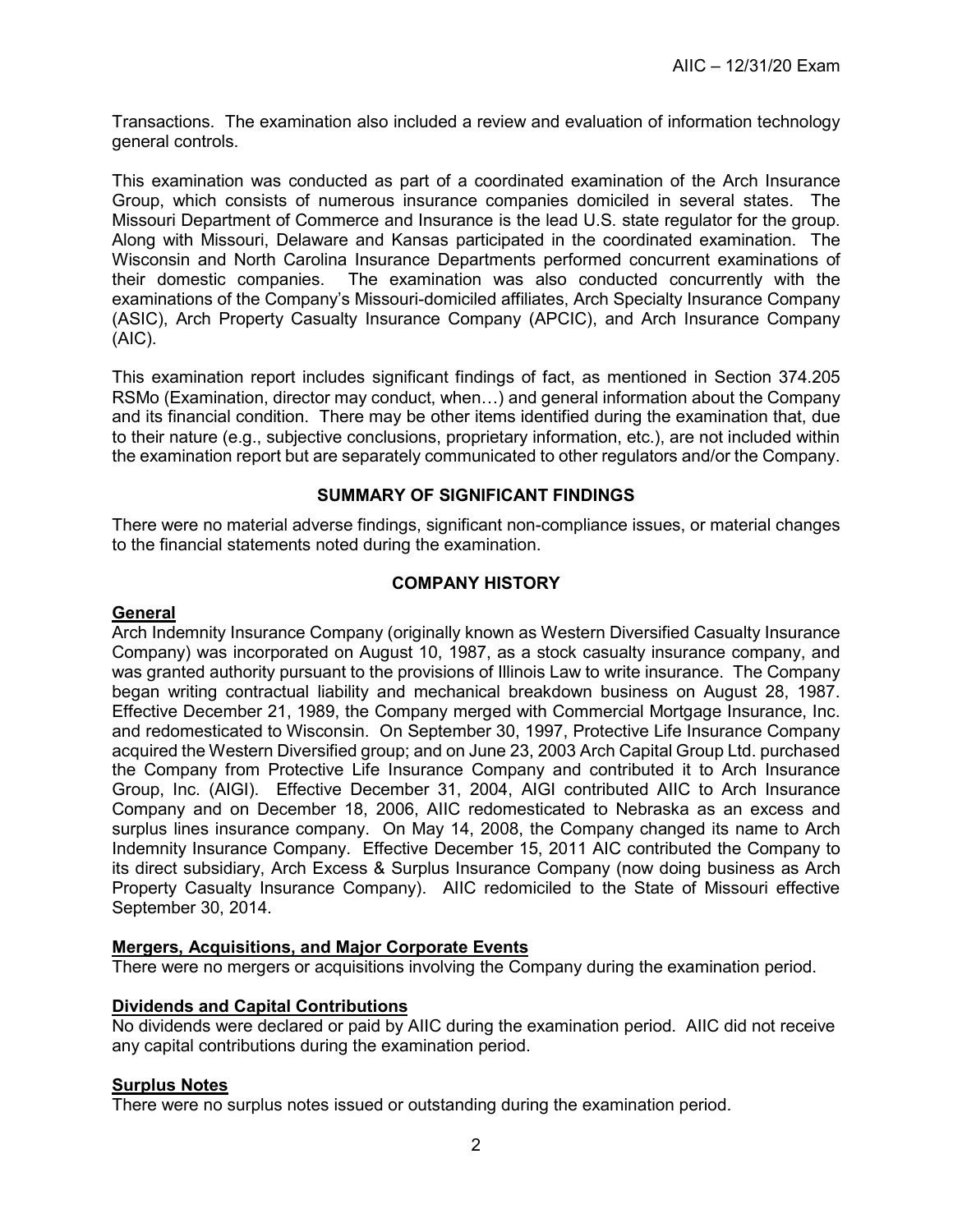### **MANAGEMENT AND CONTROL**

## <span id="page-6-1"></span><span id="page-6-0"></span>**Board of Directors**

The Company's Articles of Incorporation specify that the Board of Directors (Board) shall consist of between nine and twenty-five members. This complies with 379.035 RSMo (Articles of Incorporation for Stock Companies). The Directors elected and serving as of December 31, 2020 were as follows:

| <b>Name and Address</b>   | <b>Principal Occupation and Business Affiliation</b>             |
|---------------------------|------------------------------------------------------------------|
| Nicolas, A.E. Papadopoulo | <b>Chairman and Chief Executive Officer</b>                      |
| Paget, Bermuda            | Arch Worldwide Insurance Group                                   |
| John P. Mentz             | President, Arch Insurance North America                          |
| Lakeville, MN             | Chief Operating Officer, Arch Worldwide Insurance Group          |
| Thomas J. Ahern           | Executive Vice President, Chief Financial Officer, and Treasurer |
| Ridgewood, NJ             | Arch Insurance Company and subsidiaries                          |
| Brian D. First            | Executive Vice President and Chief Underwriting Officer          |
| Canton, CT                | Arch Insurance Company and subsidiaries                          |
| Patrick K. Nails          | <b>Executive Vice President and Chief Claims Officer</b>         |
| Yardley, PA               | Arch Insurance North America                                     |
| Marita A. Oliver          | Executive Vice President, Corporate Underwriting                 |
| New York, NY              | Arch Insurance Company and subsidiaries                          |
| John A. Rafferty          | <b>Executive Vice President and Chief Underwriting Officer</b>   |
| Western Springs, IL       | Arch Insurance Company and subsidiaries                          |
| Richard A. Stock          | <b>Executive Vice President and Chief Underwriting Officer</b>   |
| Eagan, MN                 | Arch Insurance Company and subsidiaries                          |
| Matthew A. Shulman        | <b>Chief Executive Officer</b>                                   |
| New Canaan, CT            | Arch Insurance North America                                     |

# <span id="page-6-2"></span>**Senior Officers**

The officers elected and serving, as of December 31, 2020, were as follows:

#### **Office**

| Nicolas A.E. Papadopoulo | Chairman                                                         |
|--------------------------|------------------------------------------------------------------|
| Matthew A. Shulman       | <b>Chief Executive Officer</b>                                   |
| John P. Mentz            | President                                                        |
| Andrew S. Becker         | <b>Executive Vice President</b>                                  |
| Patrick K. Nails         | <b>Executive Vice President and Chief Claims Officer</b>         |
| Brian D. First           | <b>Executive Vice President and Chief Underwriting Officer</b>   |
| Marita A. Oliver         | <b>Executive Vice President, Corporate Underwriting</b>          |
| John A. Rafferty         | Executive Vice President and Chief Underwriting Officer          |
| <b>Richard A. Stock</b>  | Executive Vice President and Chief Underwriting Officer          |
| Thomas J. Ahern          | Executive Vice President, Chief Financial Officer, and Treasurer |
| Regan A. Shulman         | Executive Vice President, General Counsel, and Secretary         |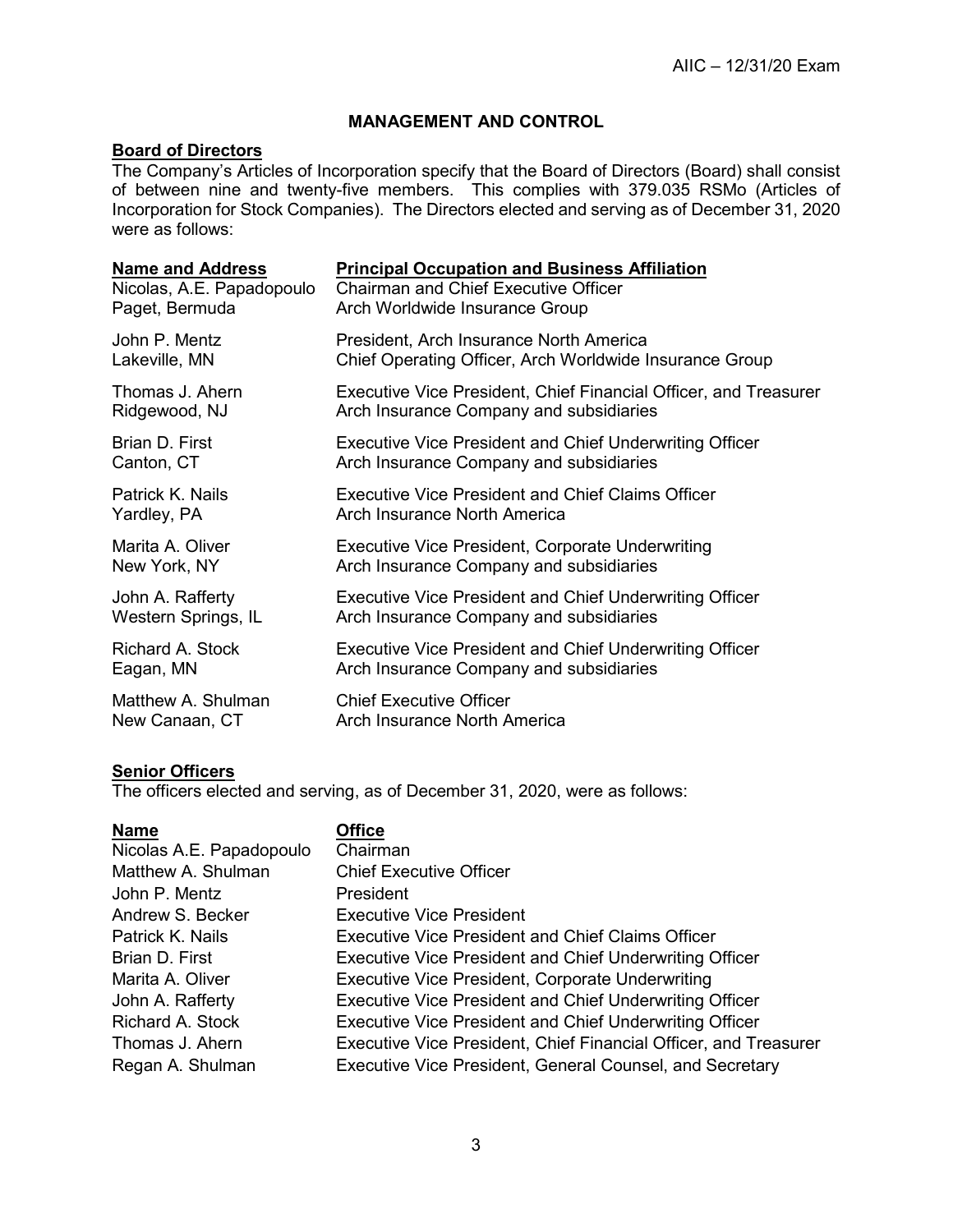#### <span id="page-7-0"></span>**Principal Committees**

Pursuant to AIIC's Bylaws, the Board of Directors may designate one or more committees comprised solely of members of the Board, each of which shall consist of at least two members. The Board committee in existence at December 31, 2020 was the Investment and Finance Committee. Appointed members of the Investment and Finance Committee as of December 31, 2020 were Nicholas A.E. Papadopoulo (Chairman), Thomas J. Ahern, John P. Mentz, and Patrick K. Nails.

AIIC's Board of Directors designates the Arch Capital Group Ltd. (ACGL) Audit Committee to act as its Audit Committee. As of December 31, 2020, ACGL's Audit Committee consisted of Brian S. Posner (Chairman), Laurie S. Goodman, Thomas R. Watjen, and Eugene S. Sunshine. ACGL's Board determined that all of the Audit Committee members were independent under the applicable standards of NASDAQ and the Securities Exchange Act of 1934, and that Mr. Posner qualifies as an audit committee financial expert under the rules of the Securities and Exchange Commission.

Other than the Board committees discussed above, AIIC has established various management committees to provide oversight and guidance. The management committees established as of December 31, 2020 included the Anti-Fraud Controls Steering Committee, the Reinsurance Steering Committee, the Information Technology Steering Committee, the Reserve Review Committee, the Information Governance Steering Committee, the Enterprise Risk Management Steering Committee, and the Privacy and Security Committee.

#### <span id="page-7-1"></span>**Corporate Records**

The Company's Articles of Incorporation (Articles) and Bylaws were reviewed for any changes during the period under examination. The Articles were not amended during the examination period. The Bylaws were amended in 2019 to eliminate three of the named Board of Directors' committees and to add a new non-Board Committee, the Anti-Fraud Controls Steering Committee.

#### <span id="page-7-2"></span>**Holding Company, Subsidiaries, and Affiliates**

AIIC is a member of an insurance holding company system as defined by Section 382.010 RSMo (Definitions). AIIC is directly owned by APCIC, which is a wholly-owned subsidiary of AIC. AIC is a wholly-owned subsidiary of Arch Reinsurance Company (ARC), a Delaware-domiciled insurer, and is ultimately owned by ACGL, a Bermuda-based publicly held limited liability company. ACGL is traded on the NASDAQ National Market under the symbol ACGL. As of December 31, 2020, no one stockholder owned 10% or more of ACGL.

ACGL was formed in September 2000 and focuses on writing specialty lines of insurance and reinsurance on a global basis through its wholly-owned subsidiaries. ACGL classifies its business operations into three underwriting segments and two other operating segments. The three underwriting segments are insurance, reinsurance, and mortgage and the two other operating segments are classified as other and corporate (non-underwriting). The largest segment based on net written premiums is the insurance segment, which accounted for 45.8% (\$3.2 billion) of ACGL's net written premiums of \$6.9 billion in 2020. Of the \$3.2 million of the insurance segment's net written premiums, AIC and its US subsidiaries, including AIIC, produced 68.2% (\$2.2 billion) of the net written premiums. The rest of the premiums for the insurance segment were produced by ACGL subsidiaries in Bermuda, Europe, the United Kingdom, Australia, and Canada.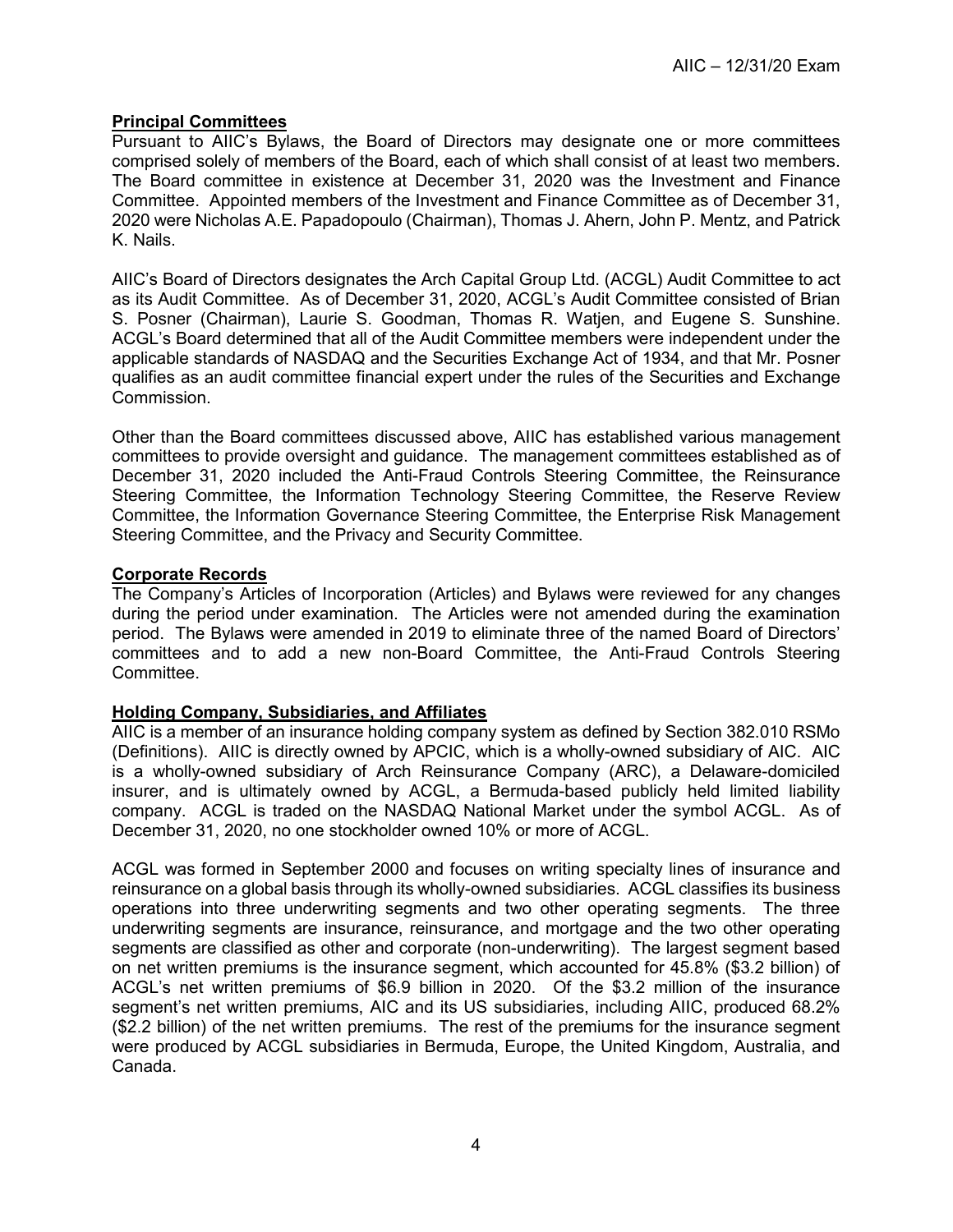AIIC is affiliated with the following insurance companies within the North American insurance segment of ACGL:

- **Arch Insurance Company:** a Missouri-domiciled insurer that is licensed in all 50 states, the District of Columbia, and various other U.S. and alien territories. AIC writes mostly workers' compensation and liability lines of business and had direct written premium of \$2.6 billion in 2020.
- **Arch Specialty Insurance Company:** a Missouri-domiciled insurer that is licensed in Missouri and is approved as an excess and surplus lines insurer in the remaining 49 states and the District of Columbia. ASIC writes mostly commercial property and liability lines of business and had direct written premium of \$701.0 million in 2020.
- **Arch Property Casualty Insurance Company** (formerly Arch Excess & Surplus Insurance Company): a Missouri-domiciled insurer that is licensed in 35 other states/territories, including the District of Columbia and is an approved surplus lines writer in 15 other states. APCIC is not currently writing new business; however, some prior business remains in run-off.
- **Arch Insurance Canada, Ltd**.: a Canadian domestic insurer that is authorized in all provinces and territories and writes various lines of property and casualty business.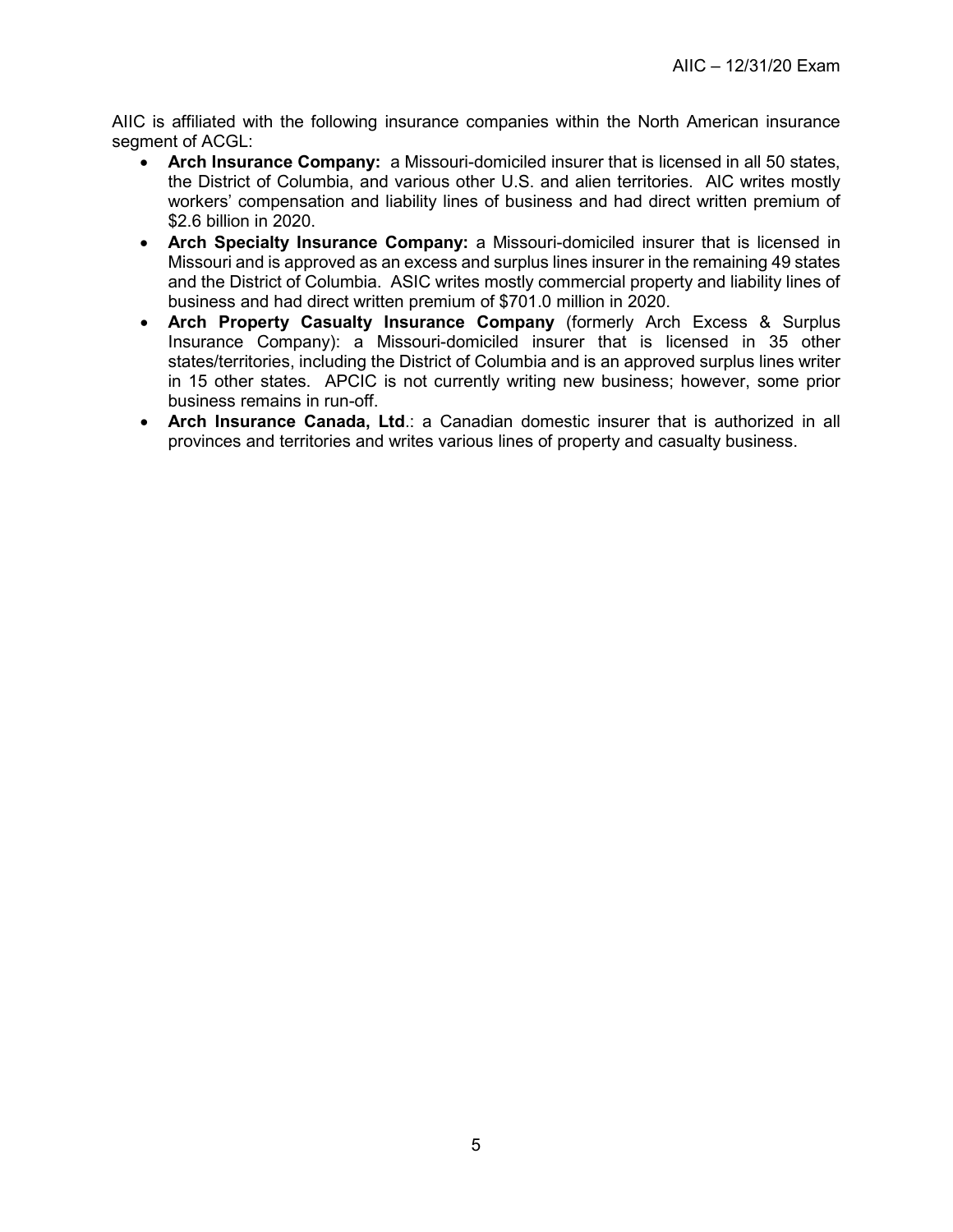# <span id="page-9-0"></span>**Organizational Chart**

The following organizational chart depicts an abbreviated section of insurance companies within the holding company group as of December 31, 2020. All subsidiaries are wholly-owned unless otherwise noted.

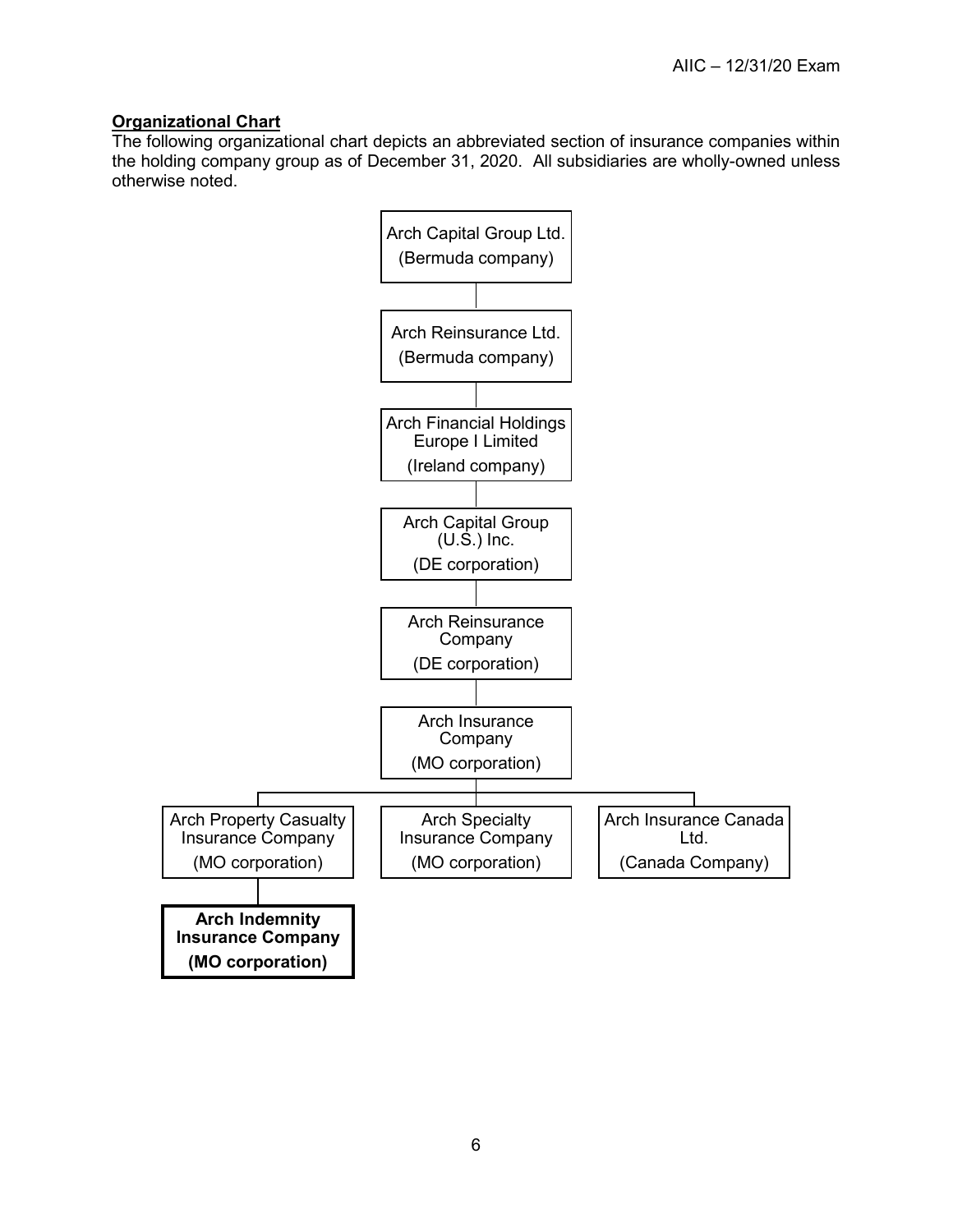#### <span id="page-10-0"></span>**Intercompany Transactions**

The following is a brief description of significant agreements with affiliated entities that were in effect as of December 31, 2020.

**Amended and Restated Investment Manager Agreement:** This agreement, effective January 1, 2015, is between AIC, ASIC, APCIC, AIIC, and Arch Investment Management Ltd. (AIML). Per the agreement, AIML provides investment management services on behalf of the companies. The services include the investment and reinvestment of companies' assets, the reporting of the market value of investments, the reconciliation of accounting, transaction, and investment summary data with custodian reports, and the appointment of brokers. Services by AIML also include the engagement of third-party investment managers as deemed necessary, as well as the supervision and oversight of any third-party investment manager's activities. The companies compensate AIML on a monthly basis, in arrears, based upon their individual account balances managed by AIML.

**Service Agreement – General Services:** This agreement, effective January 1, 2004, is between AIC, ASIC, APCIC, AIIC, and AIGI. Per the agreement, AIGI provides the companies with supervision of all phases of their operations, including, but not limited to, accounting services, data processing services, information technology services, legal services, underwriting services, claims handling services, and actuarial services. AIGI is compensated the direct costs incurred in providing services without any additional mark-ups or fees.

**Amended and Restated Tax Sharing Agreement:** This agreement, effective January 1, 2014, is between Arch Capital Group (U.S.) Inc. (ACGI) and various subsidiaries (including AIC, ASIC, APCIC, and AIIC). Per the agreement, ACGI collects from, or refunds to each subsidiary the amount of taxes or benefits determined as if the subsidiary filed a separate return.

**Claims Services Agreement:** This agreement, effective December 6, 2018, is between AIC, ASIC, APCIC, AIIC, and McNeil & Co, Inc. (McNeil). Per the agreement, McNeil is responsible for processing and settling claims associated with the Program and Producer agreements. McNeil is compensated based on a percentage of gross written premium.

The Company also has a reinsurance agreement with AIC that is described under the Ceded Reinsurance section of this report.

#### **TERRITORY AND PLAN OF OPERATION**

<span id="page-10-1"></span>AIIC is licensed as a property and casualty insurer by the Department under Chapter 379 RSMo (Insurance Other than Life). The Company is licensed in all 50 states, as well as the District of Columbia. However, the Company only wrote premiums in 13 states during 2020. The states with the largest percentage of direct written premium in 2020 were as follows: California – 32.7%, New York – 28.5%, Illinois – 8.9%.

As noted under the Holding Company, Subsidiaries, and Affiliates subsection above, AIC and its subsidiaries write business under ACGL's insurance underwriting segment. The insurance segment is managed through various underwriting units which offer specialty product lines on a worldwide basis. AIIC only writes workers' compensation business under the construction and national accounts underwriting unit within the insurance segment of ACGL. The construction and national accounts underwriting unit provides workers' compensation and other liability coverages for middle and large sized customers.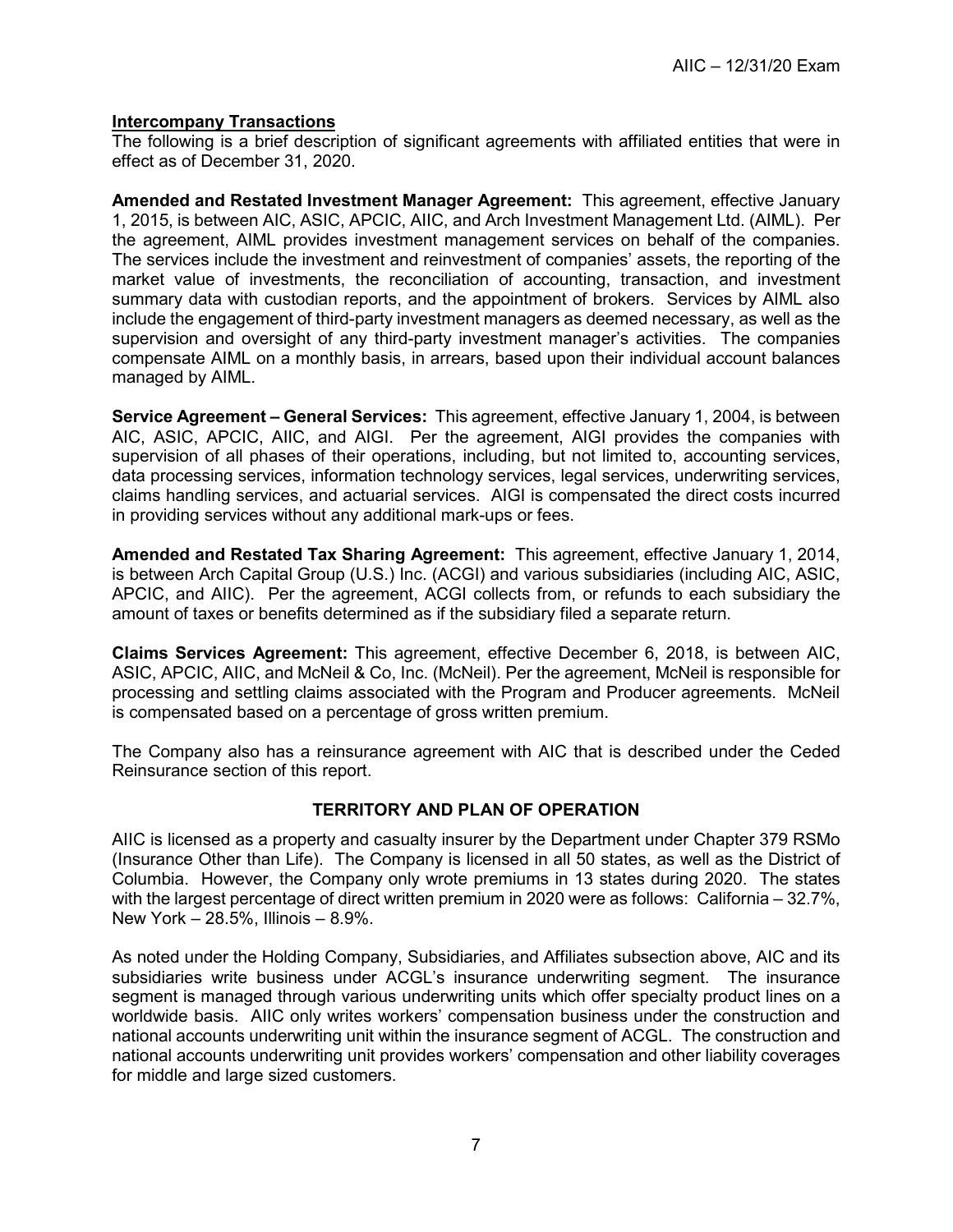#### **GROWTH OF COMPANY AND LOSS EXPERIENCE**

<span id="page-11-0"></span>The Company maintains reinsurance agreements with AIC and other non-affiliated reinsurers under which it cedes 100% of its direct business. AIIC's direct premiums written increased from \$76.9 million in 2018 to \$88.6 million in 2020. Although AIIC retained an immaterial amount of business during the examination period, the Company reported net income and increases to policyholder surplus in each of the years under examination.

#### **REINSURANCE**

#### <span id="page-11-2"></span><span id="page-11-1"></span>**General**

AIIC's premium activity on a direct written, assumed, and ceded basis for the period under examination is detailed below:

| (\$000s omitted)               |              |                |              |
|--------------------------------|--------------|----------------|--------------|
| <b>Premium Type</b>            | 2018         | 2019           | 2020         |
| <b>Direct Premiums Written</b> | \$<br>76,901 | \$<br>93,639   | \$<br>88,609 |
| Reinsurance Assumed:           |              |                |              |
| <b>Affiliates</b>              |              |                |              |
| Non-Affiliates                 |              | -              | 611          |
| <b>Reinsurance Ceded:</b>      |              |                |              |
| Affiliates                     | 72,862       | 88,089         | 82,221       |
| Non-Affiliates                 | 4,038        | 5,550          | 6,388        |
| <b>Net Premiums Written</b>    |              | $\blacksquare$ | 611          |

#### <span id="page-11-3"></span>**Assumed Reinsurance**

In 2020, AIIC assumed an immaterial amount of business from the National Council on Compensation Insurance (NCCI) voluntary pool. Assumed business is the only business AIIC retained during the examination period.

#### <span id="page-11-4"></span>**Ceded Reinsurance**

AIIC cedes to AIC 100% of its net retained liabilities on direct business. As such, AIC was the Company's most significant reinsurer during the examination period. In 2020, premiums ceded to AIC accounted for 92.8% (\$82.2 million) of total reinsurance premiums ceded (\$88.6 million).

AIIC, AIC, APCIC, and ASIC participate in a joint reinsurance agreement that provides catastrophe excess of loss coverage for workers' compensation risks. For 2020, the worker's compensation catastrophe agreements covered losses up to \$75 million of in excess of a \$50 million retention.

The Company is contingently liable for all reinsurance losses ceded to others. This contingent liability would become an actual liability in the event that an assuming reinsurer fails to perform its obligations under the reinsurance contract.

#### **ACCOUNTS AND RECORDS**

#### <span id="page-11-6"></span><span id="page-11-5"></span>**Independent Auditor**

The certified public accounting (CPA) firm, PricewaterhouseCoopers LLP, in New York, NY, performed the statutory audit of the Company for the years under exam. Reliance was placed upon the CPA workpapers as deemed appropriate. Such reliance included, but was not limited to, fraud risk analysis, journal entry testing, internal control narratives, tests of internal controls, and substantive testing.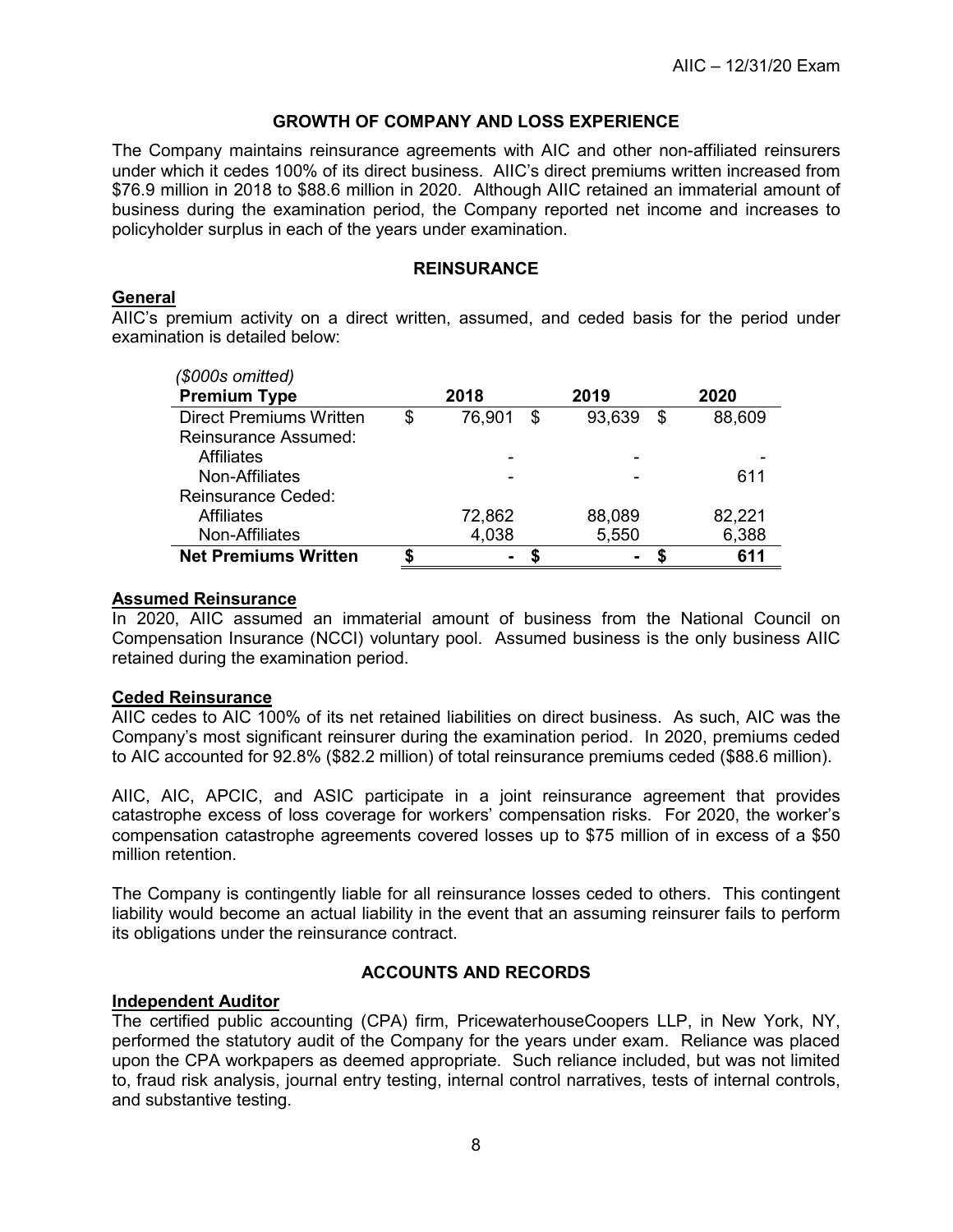#### <span id="page-12-0"></span>**Actuarial Opinion**

The Company's actuarial opinion regarding loss reserves, loss adjustment expense (LAE) reserves, and other actuarial items was issued by Gregory Babushkin, FCAS, MAAA for all years in the examination period. Mr. Babushkin is employed by Arch Insurance Company in Jersey City, New Jersey.

#### <span id="page-12-1"></span>**Consulting Actuary**

Pursuant to a contract with the Department, Robert Daniel, ACAS, MAAA (Examination Actuary) of Merlinos and Associates, reviewed the underlying actuarial assumptions and methodologies used by AIIC to determine the adequacy of loss reserves and LAE reserves. Robert Daniel determined that the Company made a reasonable provision for the loss and LAE reserves that were reported in the statutory financial statements, as of December 31, 2020. However, there were two findings and associated recommendations in regard to the Appointed Actuary's Report. The findings were related to the documentation in the reconciliation of actuarial data to Schedule P, and the documentation within the Appointed Actuary's Report supporting the Statement of Actuarial Opinion.

#### <span id="page-12-2"></span>**Information Systems**

In conjunction with this examination, Kimberly Dobbs, CFE, AES, Information Systems Financial Examiner with the Department, conducted a review of the Company's information systems.

#### **FINANCIAL STATEMENTS**

<span id="page-12-3"></span>The following financial statements are based on the statutory financial statements filed by the Company with the Department and present the financial condition of AIIC for the period ending December 31, 2020. The accompanying comments on financial statements reflect any examination adjustments to the amounts reported in the financial statements and should be considered an integral part of the financial statements. The failure of any column of numbers to add to its respective total is due to rounding or truncation.

There may have been additional differences found in the course of this examination, which are not shown in the "Comments on Financial Statement Items." These differences were determined to be immaterial concerning their effect on the financial statements, and therefore were only communicated to the Company and noted in the workpapers for each individual key activity.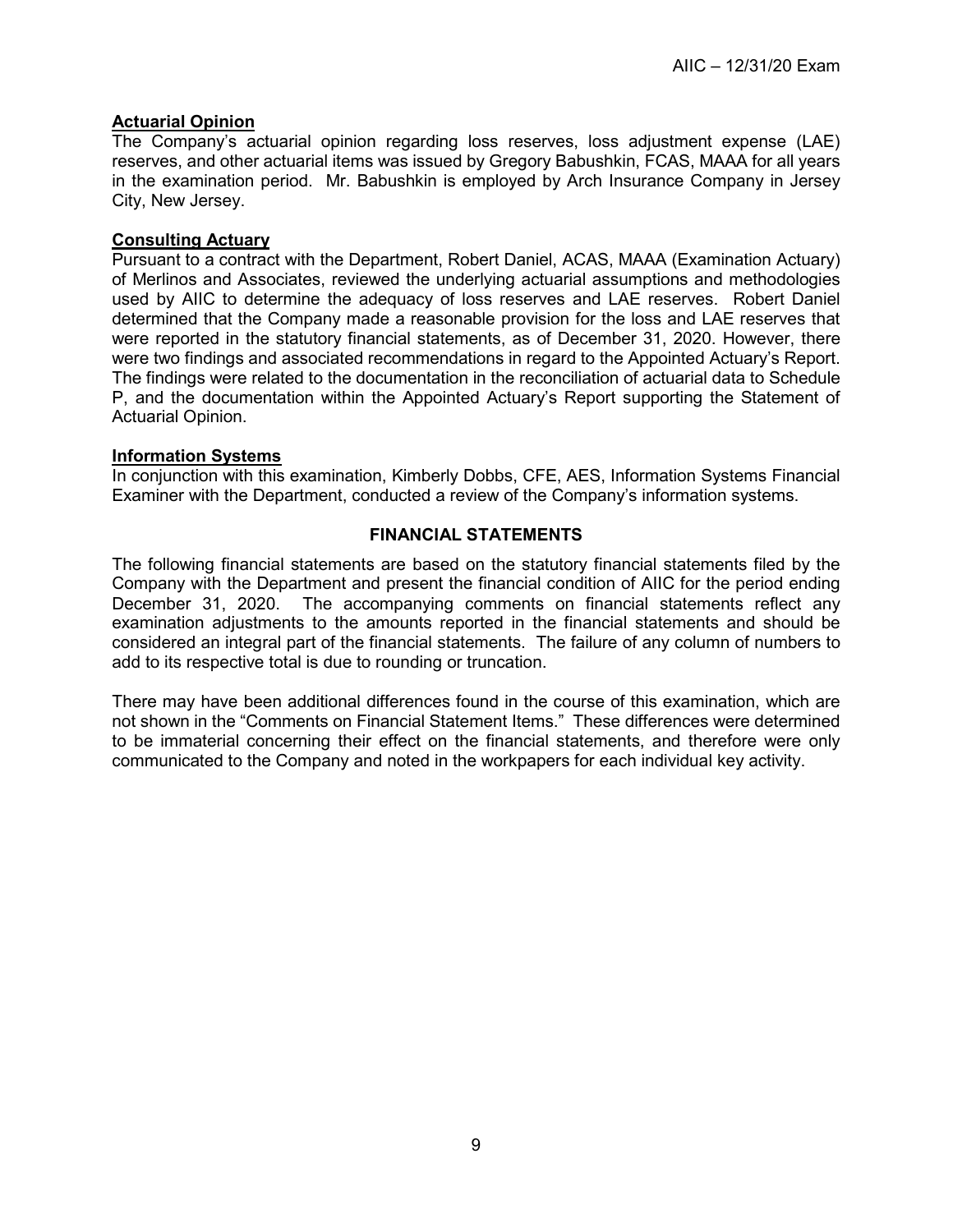# **ASSETS**

As of December 31, 2020

<span id="page-13-0"></span>

|                                          | <b>Assets</b>    | <b>Nonadmitted</b><br><b>Assets</b> | <b>Net Admitted</b><br><b>Assets</b> |
|------------------------------------------|------------------|-------------------------------------|--------------------------------------|
| <b>Bonds</b>                             | \$<br>81,968,596 | \$                                  | \$<br>81,968,596                     |
| Cash, Cash Equivalents, and Short-       |                  |                                     |                                      |
| <b>Term Investments</b>                  | 18,620,243       |                                     | 18,620,243                           |
| <b>Investment Income Due and Accrued</b> | 233,557          |                                     | 233,557                              |
| <b>Premiums and Considerations:</b>      |                  |                                     |                                      |
| Uncollected Premiums and                 |                  |                                     |                                      |
| Agents' Balances in the Course           |                  |                                     |                                      |
| of Collection                            | 5,836,652        | 1,171,334                           | 4,665,318                            |
| Deferred Premiums, Agents'               |                  |                                     |                                      |
| Balances, and Installments               |                  |                                     |                                      |
| Booked but Deferred and Not Yet          |                  |                                     |                                      |
| Due                                      | 15,611,789       |                                     | 15,611,789                           |
| <b>Accrued Retrospective Premiums</b>    | 191,037          |                                     | 191,037                              |
| Reinsurance:                             |                  |                                     |                                      |
| Amounts Recoverable from                 |                  |                                     |                                      |
| Reinsurers                               | 5,163,501        |                                     | 5,163,501                            |
| <b>Net Deferred Tax Asset</b>            | 2,763,730        | 174,062                             | 2,589,668                            |
| Receivables from Parent,                 |                  |                                     |                                      |
| Subsidiaries, and Affiliates             | 1,973,909        |                                     | 1,973,909                            |
| Aggregate Write-Ins for Other-Than-      |                  |                                     |                                      |
| <b>Invested Assets</b>                   | 13,001,278       | 5,691,301                           | 7,309,977                            |
| <b>TOTAL ASSETS</b>                      | 145,364,294      | \$<br>7,036,697                     | \$<br>138,327,596                    |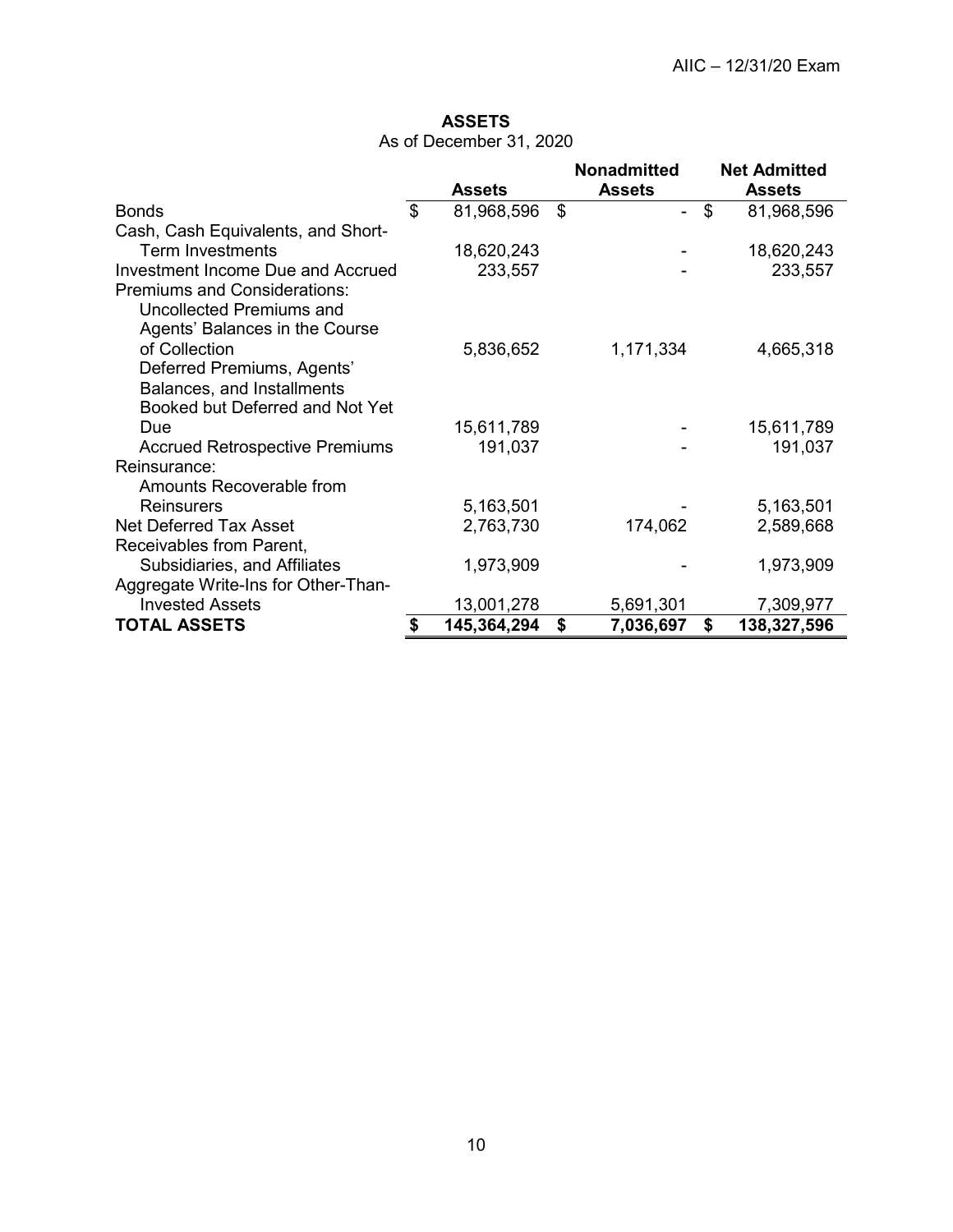#### **LIABILITIES, SURPLUS AND OTHER FUNDS**

As of December 31, 2020

<span id="page-14-0"></span>

| Losses                                                         | \$            | 277,053      |
|----------------------------------------------------------------|---------------|--------------|
| <b>Loss Adjustment Expenses</b>                                |               | 4,980,332    |
| Commissions Payable, Contingent Commissions, and Other Similar |               |              |
| Charges                                                        |               | 1,641        |
| <b>Other Expenses</b>                                          |               | 23,796       |
| Taxes, Licenses, and Fees                                      |               | 7,414,646    |
| <b>Current Federal and Foreign Income Taxes</b>                |               | 574,258      |
| <b>Unearned Premiums</b>                                       |               | 146,678      |
| Ceded Reinsurance Premiums Payable (Net of Ceding Commissions) |               | 18,129,732   |
| <b>Funds Held by Company Under Reinsurance Treaties</b>        |               | 758,059      |
| Amounts Withheld or Retained by Company for Account of Others  |               | 40,004,329   |
| Remittances and Items Not Allocated                            |               | 639,809      |
| <b>Provision for Reinsurance</b>                               |               | 680,231      |
| Payable to Parent, Subsidiaries, and Affiliates                |               | 1,633,200    |
| Aggregate Write-Ins for Liabilities                            |               | 9,770,358    |
| <b>TOTAL LIABILITIES</b>                                       | \$            | 85,034,122   |
| <b>Common Capital Stock</b>                                    |               | 5,000,000    |
| Gross Paid In and Contributed Surplus                          |               | 15, 173, 541 |
| Unassigned Funds (Surplus)                                     |               | 33,119,933   |
| TOTAL CAPITAL AND SURPLUS                                      | $\frac{1}{2}$ | 53,293,474   |
| <b>TOTAL LIABILITIES AND SURPLUS</b>                           |               | 138,327,596  |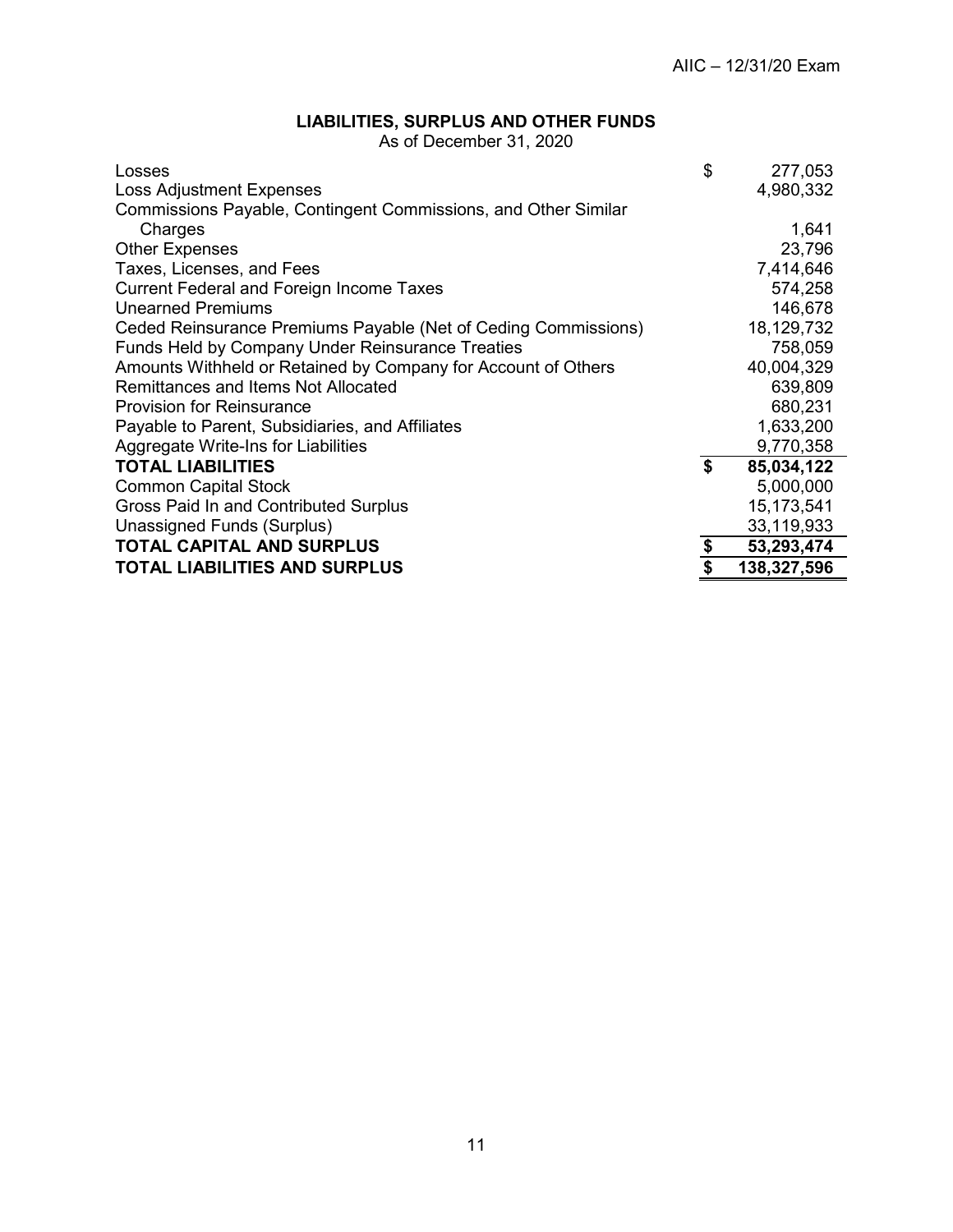## **STATEMENT OF INCOME**

For the Year Ended December 31, 2020

<span id="page-15-0"></span>

| <b>Premiums Earned</b><br>DEDUCTIONS:                        | \$<br>464,238      |
|--------------------------------------------------------------|--------------------|
| Losses Incurred                                              | 345,703            |
| Loss Adjustment Expenses Incurred                            | 1,526,106          |
| <b>Other Underwriting Expenses Incurred</b>                  | (12, 918, 785)     |
| <b>Total Underwriting Deductions</b>                         | \$<br>(11,046,975) |
| <b>Net Underwriting Gain (Loss)</b>                          | \$<br>11,511,214   |
| Net Investment Income Earned                                 | 1,573,775          |
| <b>Net Realized Capital Gains</b>                            | 1,495,333          |
| <b>Net Investment Gain (Loss)</b>                            | \$<br>3,069,108    |
| Net Gain (Loss) from Agents' or Premium Balances Charged Off | (273)              |
| Federal and Foreign Income Taxes Incurred                    | 2,617,356          |
| <b>NET INCOME (LOSS)</b>                                     | 11,962,693         |

# **RECONCILIATION OF CAPITAL AND SURPLUS**

Changes from January 1, 2018 to December 31, 2020

<span id="page-15-1"></span>*(\$000s omitted)*

|                                         | 2018         |    | 2019    |    | 2020   |
|-----------------------------------------|--------------|----|---------|----|--------|
| Capital and Surplus, Beginning of Year  | \$<br>31,013 | \$ | 35,407  | S  | 41,520 |
| Net Income (Loss)                       | 5,599        |    | 8,513   |    | 11,963 |
| Change in Net Deferred Income Tax       | 690          |    | 1,010   |    | (289)  |
| <b>Change in Nonadmitted Assets</b>     | (2,570)      |    | (3,507) |    | 766    |
| Change in Provision for Reinsurance     | 675          |    | 98      |    | (666)  |
| Net Change in Capital and Surplus       | 4,394        | \$ | 6,114   | £. | 11,773 |
| <b>Capital and Surplus, End of Year</b> | 35,407       | S  | 41,520  |    | 53,293 |
|                                         |              |    |         |    |        |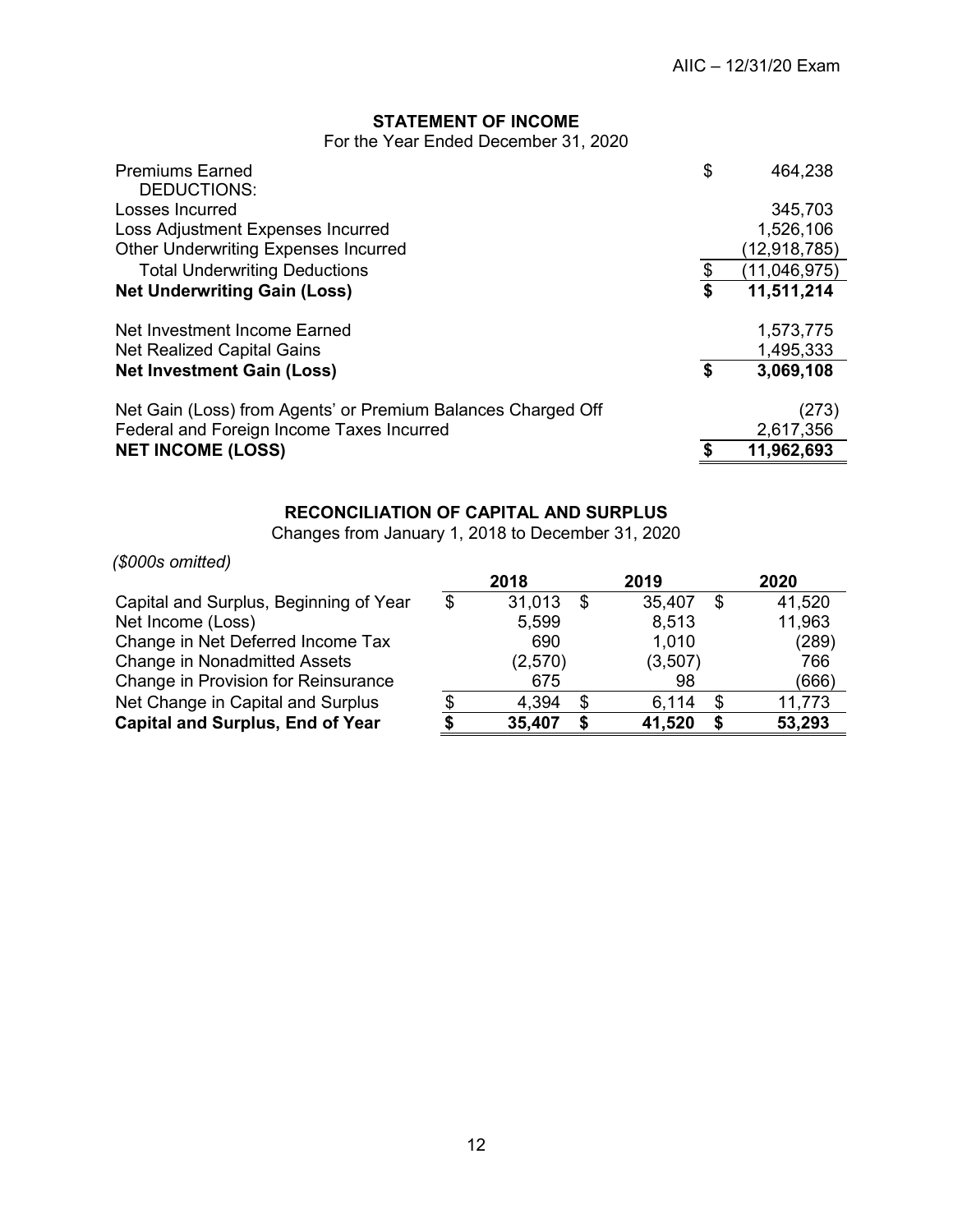#### **COMMENTS ON FINANCIAL STATEMENT ITEMS**

<span id="page-16-0"></span>None.

#### **FINANCIAL STATEMENT CHANGES RESULTING FROM EXAMINATION**

<span id="page-16-1"></span>None.

#### **SUMMARY OF RECOMMENDATIONS**

<span id="page-16-2"></span>**Consulting Actuary Consulting Actuary Page 9** 

The Company should implement the recommendations of the Examination Actuary related to the Appointed Actuary's Report and fully follow the related guidelines included in the NAIC Annual Statement Instructions and the Actuarial Standards of Practice.

#### **SUBSEQUENT EVENTS**

<span id="page-16-3"></span>The COVID-19 pandemic has continued to develop, with significant uncertainty remaining regarding the full effect of COVID-19 on the U.S. and global insurance and reinsurance industry. The Department has been in communication with the Company regarding the impact of COVID-19 on its business operations and financial position. The Department continues to closely monitor the impact of the pandemic on the Company and will take necessary action if a solvency concern arises.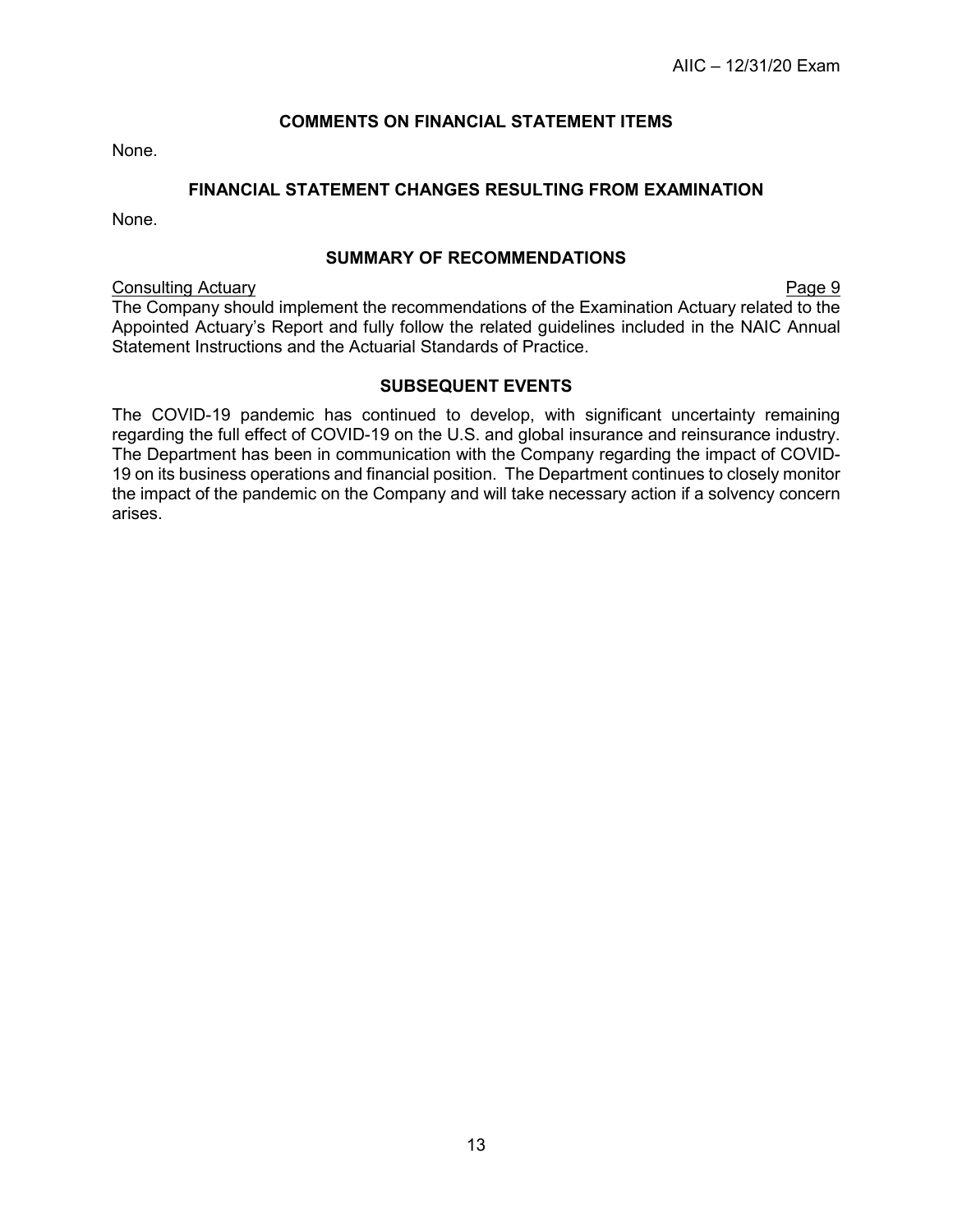#### **ACKNOWLEDGMENT**

The assistance and cooperation extended by the officers and the employees of Arch Indemnity Insurance Company during the course of this examination is hereby acknowledged and appreciated. In addition to the undersigned, Kimberly Dobbs, CFE, AES, Kim Waller, AFE, Alicia Galm, CFE, Bernie Troop, CFE, Lisa Li, CPA, CFE, James Le, CPA, CFE, CPCU, ARe, examiners for the Missouri Department of Commerce and Insurance, also participated in this examination. Robert Daniel, ACAS, MAAA of Merlinos and Associates, also participated as a consulting actuary.

#### **VERIFICATION**

| <b>State of Missouri</b> |    |
|--------------------------|----|
|                          | SS |
| County of Cole           |    |

I, Marc Peterson, on my oath swear that to the best of my knowledge and belief the above examination report is true and accurate and is comprised of only facts appearing upon the books, records, or other documents of Arch Indemnity Insurance Company, its agents or other persons examined, or as ascertained from the testimony of its officers or agents or other persons examined concerning its affairs, and such conclusions and recommendations as the examiners find reasonably warranted from the facts.

Marc Peterson, CFE Examiner-In-Charge Missouri Department of Commerce and Insurance

Sworn to and subscribed before me this  $\int \mathcal{O}^{\uparrow n}$ day of 2022. My commission expires: MM **Notan** 



**HAILEY LUEBBERT** My Commission Expires **larch 30, 2023 Osage County Commission #15634366**